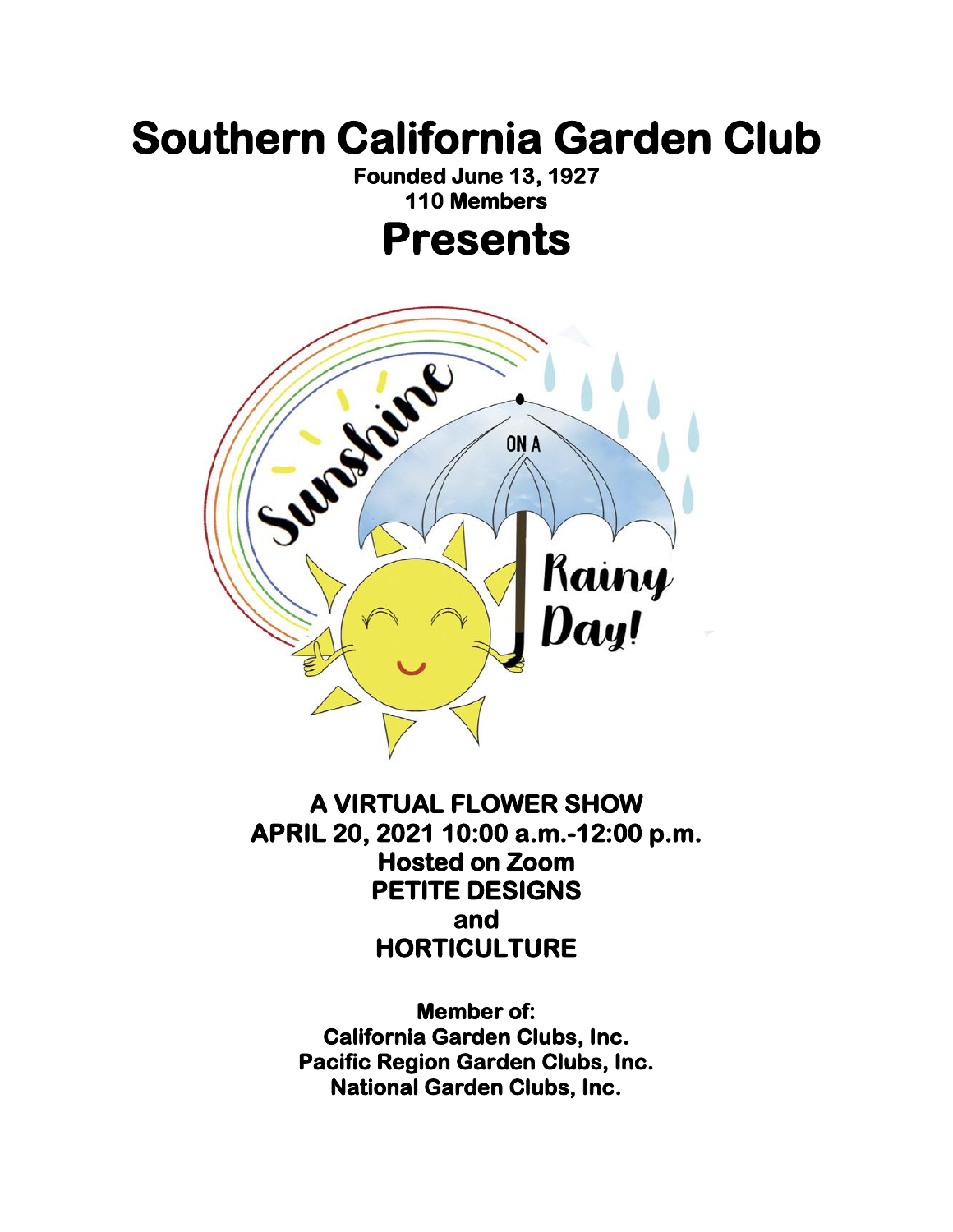# **Table of Contents**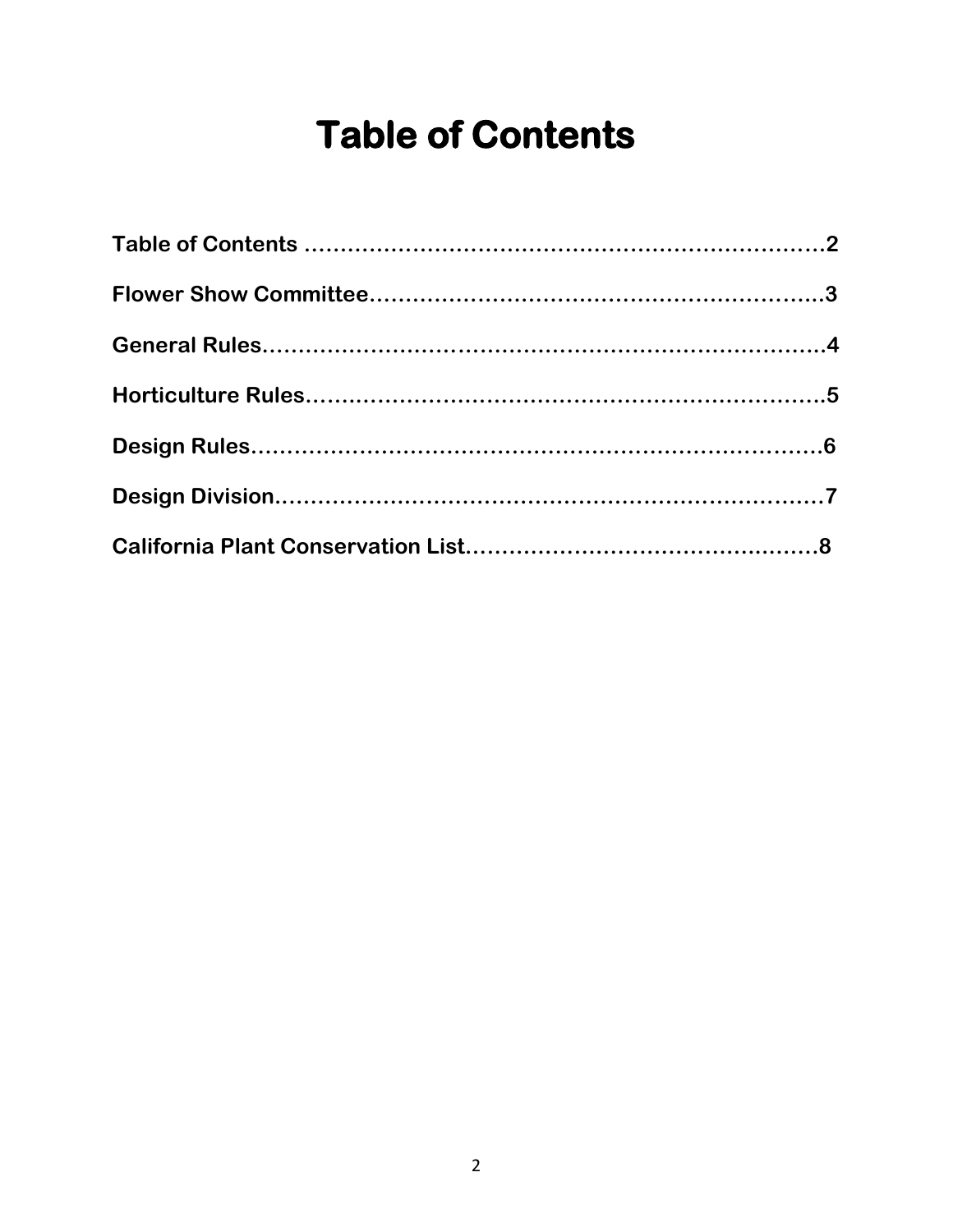# **Flower Show Committee**

| <b>President</b>            | <b>Greg Pokorski</b>   | 818-361-7873 |
|-----------------------------|------------------------|--------------|
| <b>Flower Show Chairman</b> | <b>Sherry Molinari</b> | 805-716-3299 |
| <b>Design Entries</b>       | <b>Sherry Molinari</b> | 805-716-3299 |
| <b>Horticulture Entries</b> | <b>Robin Pokorski</b>  | 818-361-7873 |
| <b>Judges Chairman</b>      | <b>Robin Pokorski</b>  | 818-361-7873 |
| <b>Programs Chairman</b>    | <b>Carol Vallens</b>   | 818-378-1313 |
| <b>Flower Show Schedule</b> | <b>Carol Vallens</b>   | 818-378-1313 |
| <b>Zoom Host</b>            | <b>Carol Vallens</b>   | 818-378-1313 |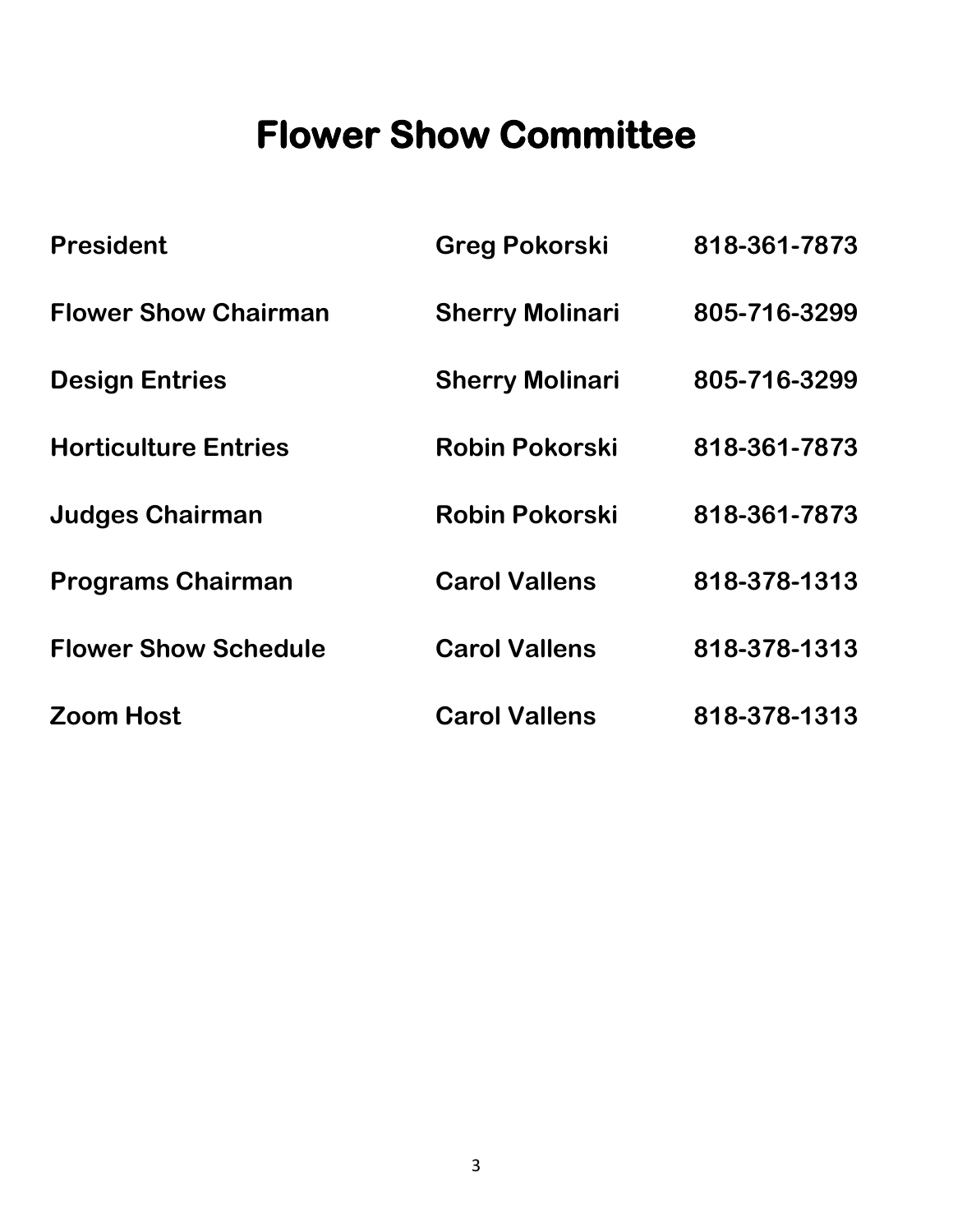# **General Rules**

**This is a petite show presented virtually using the Zoom platform and does not conform to the requirements and objectives set down by National Garden Clubs, Inc. This show is for practice, education and fun only. This schedule is the law of the show.**

- **1. All classes are open to any amateur gardener or designer.**
- **2. Entries will be accepted between 9:00 a.m. and 10:00 a.m. on Tuesday April 20, 2021.**
- **3. All entries should have a 3"x 5" card filled out by the exhibitor with the name, division and class number according to the schedule.**
- **4. No plant on the California Conservation List may be used.**
- **5. There is an emphasis on fresh plant material. No artificial plant material is permitted in any division.**
- **6. National Garden Clubs Accredited Judges will judge the Flower Show for educational purposes only.**
- **7. For educational purposes the standard system of judging will be used. Only one first place scoring 90 or above, one second place scoring 85 or above and one third place scoring 80 or above may be awarded in each class or subdivision, if merited. One or more honorable mentions may be given to meritorious entries scoring 75 or above.**
- **8. This show is for practice, educational and fun purposes only.**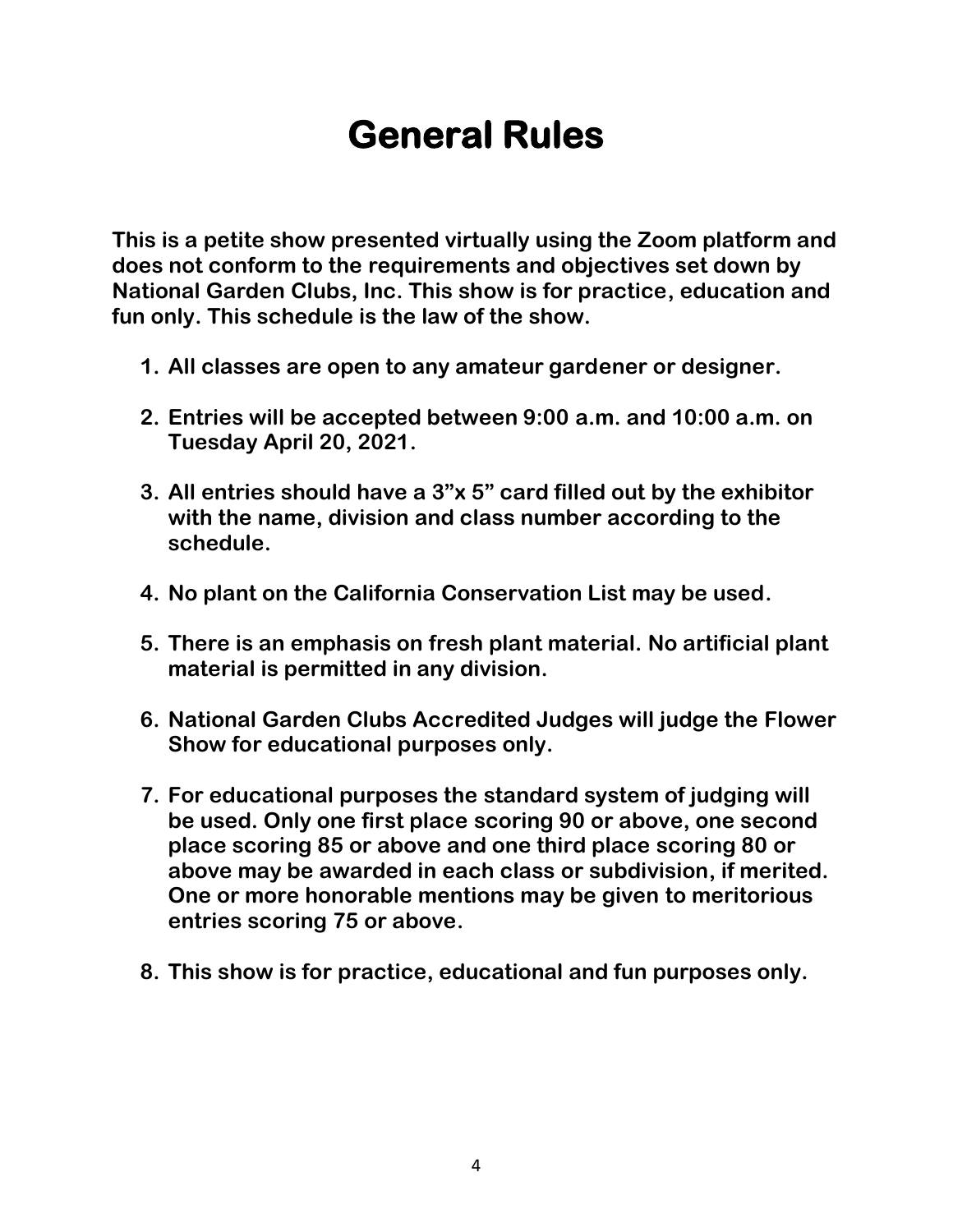# **Horticulture Rules**

- **1. Horticulture exhibits must be fresh plant material grown by the exhibitor.**
- **2. All entries must have their binomial name or currently accepted scientific designation on a 3"x 5" card, so the exhibitor has the information available for the person checking them in.**
- **3. Each exhibitor may enter a total of two entries. This can be in two different classes or in one class as long as each entry is a different variety, cultivar, type or color. No entries over 12" inches in any direction will be accepted.**
- **4. If a plant is designated as a flowering plant, it should be exhibited as a flowering specimen. Foliage plants should be exhibited as a foliage plant if they are grown for their leaves.**
- **5. Horticulture exhibits and container-grown plants shall have been in the possession of the exhibitor for a minimum of 90 days.**
- **6. Advance registration may be made with Horticulture Chairman Robin Pokorski, 818-361-7873.**
- **7. The person responsible for checking in the horticulture and/or the Flower Show Chairman are free to subdivide classes by color, form, size, cultivar, variety or other distinguishing characteristics.**
- **8. The Scale of Points for horticulture is located in Chapter 14 in the Handbook for Flower Shows, 2017.**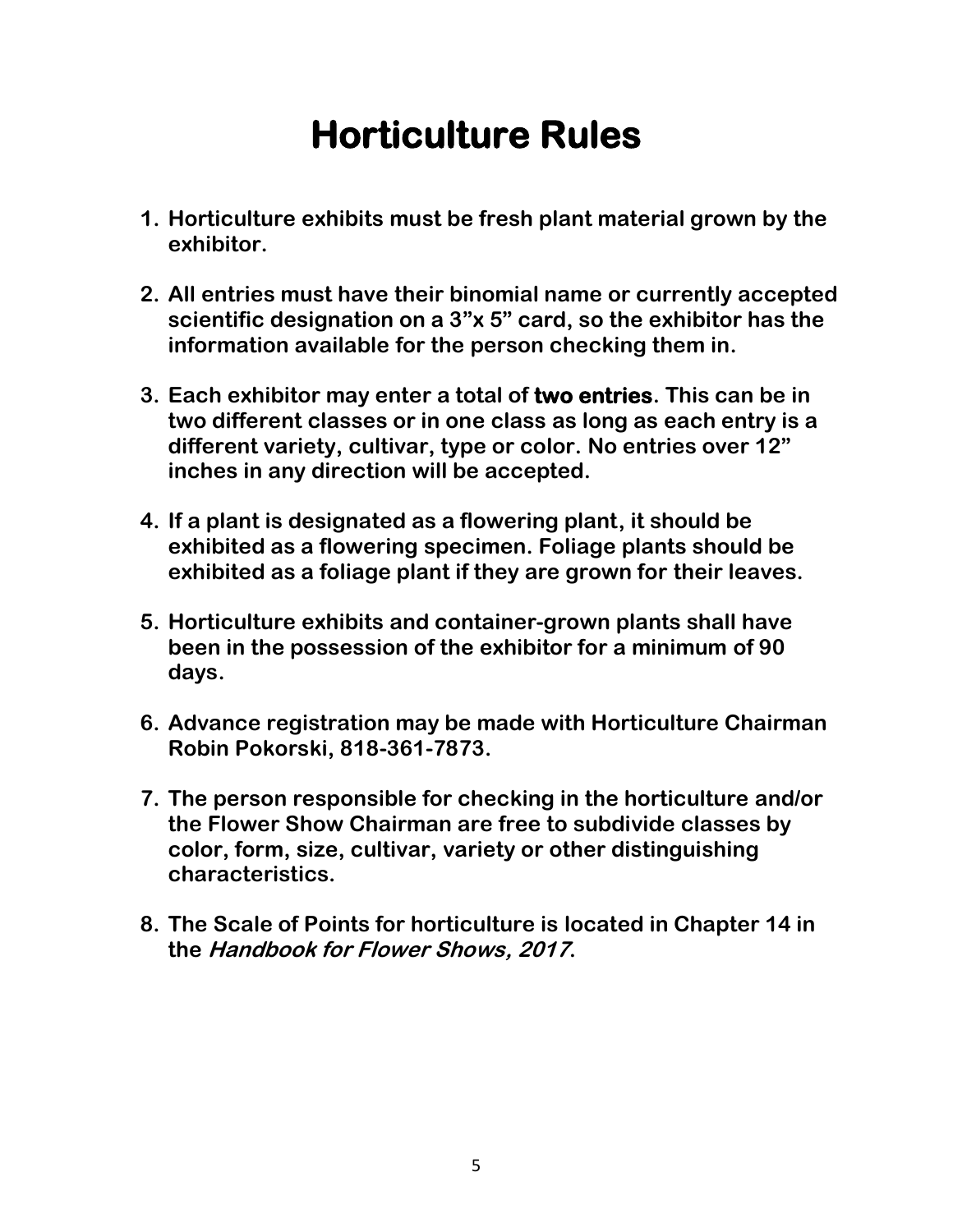# **Design Rules**

- **1. NGC Exhibit Policies are printed in the Handbook for Flower Shows, 2017, Chapter 7, Exhibiting in the Design Division, NGC Policies and Guidelines.**
- **2. Advance registration must be made with Chairman Sherry Molinari, 805-716-3299 by April 15, 2021.**
- **3. The two design classes are open to any amateur designer. Classes are limited to four designs that will be judged, however other design entries may be entered for practice and educational purposes. Each exhibitor may enter only one design per class.**
- **4. Plant materials need not be grown by the exhibitor.**
- **5. The use of artificial plant materials and embellishment of fresh plant materials are prohibited. Treatment of dried plant material is permitted. Living plants with roots may be used when appropriate.**
- **6. The use of any part of a plant on the California Plant Conservation List is strictly prohibited. The California Plant Conservation List can be found on page 8 of this Schedule.**
- **7. Accessories are permitted in all classes. Underlays are permitted if they work in your design and can be presented on Zoom in a way that the judges can see them.**
- **8. Landscapes, gardens or scenes are not permitted.**
- **9. The Scale of Points for Design is listed in the Handbook for Flower Shows, 2017, Chapter 14.**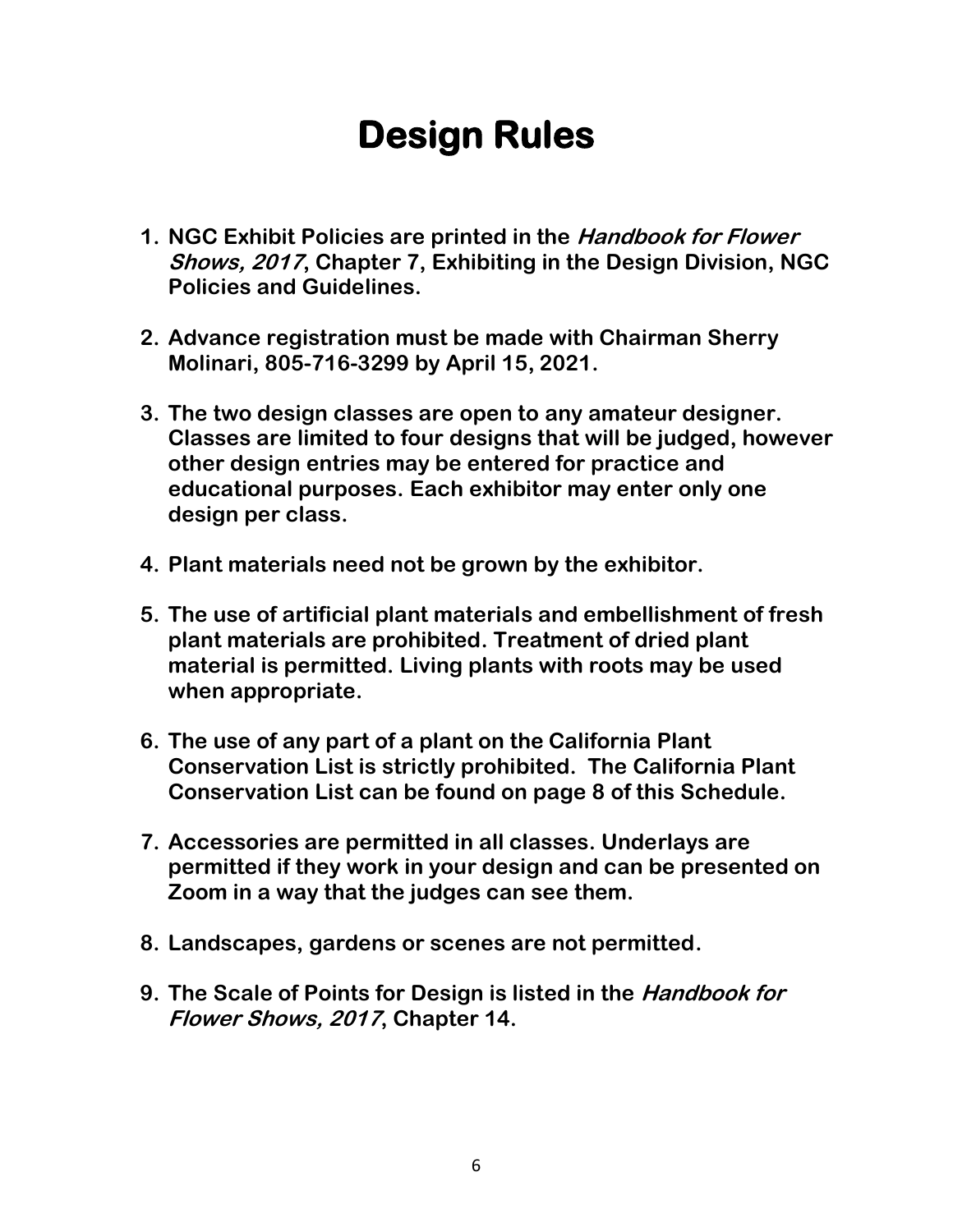# **Design Division**

#### **Class 1 "A Little Bit of Sunshine"**

**Designer's choice of design, no more than 3" in any direction using fresh and/or dried plant materials.**

#### **Class 2 "April Showers"**

**Designer's choice of design, no more than 6" in any direction using fresh and/or dried plant materials.**